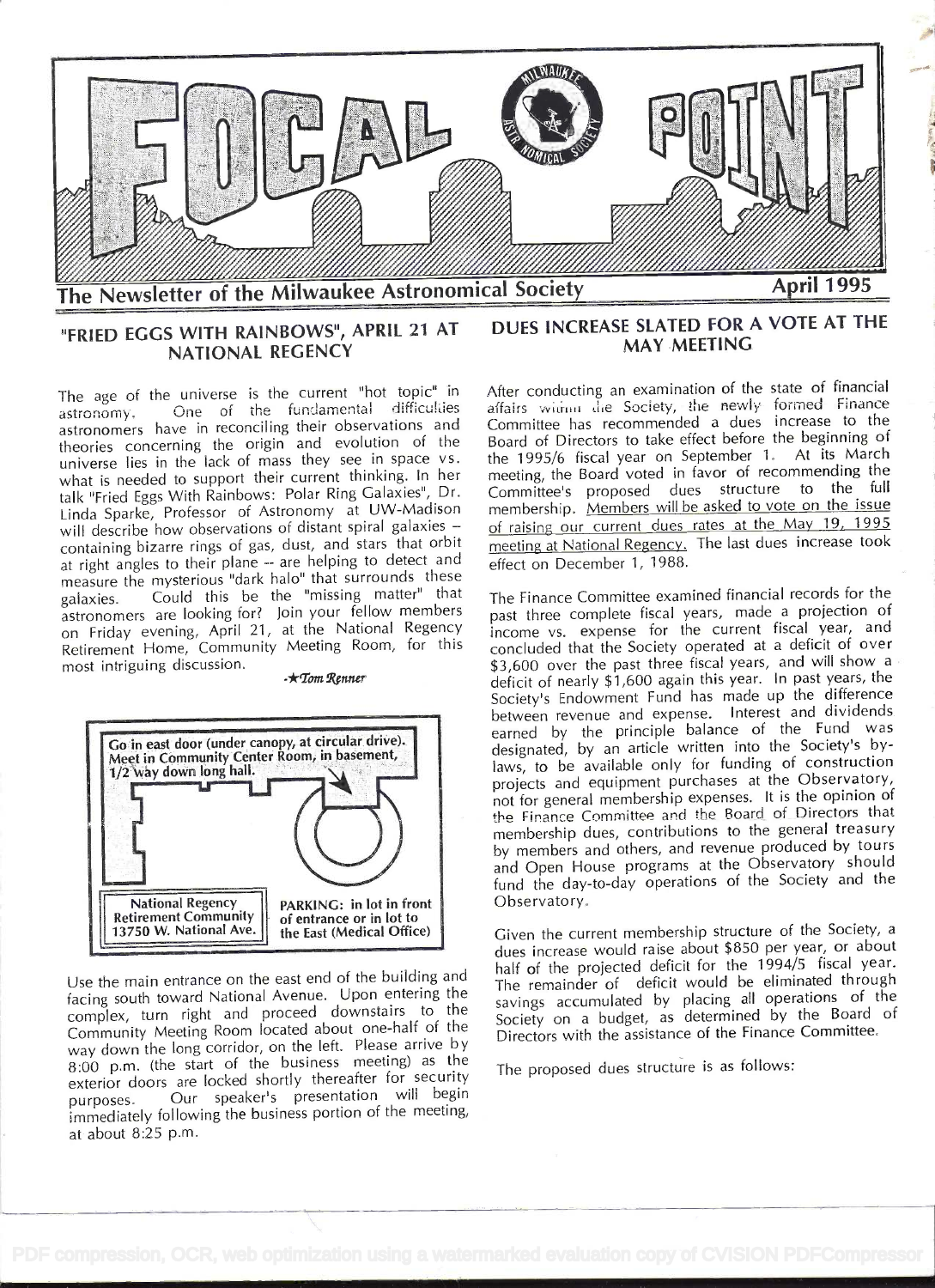REGULAR INDIVIDUAL membership would be increased 17% to \$28/year from the current \$24/year.

REGULAR FAMILY membership would be increased to \$32 from the current \$24 plus \$1 per family member, a 28% increase assuming 1 regular member and 1 family member. Article II and Article IV, Section 2, of the new by-laws approved by the membership in November set forth the provisions for Family Memberships. The new family e rate will take the place of the "\$1 per family member" rate that has existed since nearly the beginning of time in our assists with the organization. organization.

NON-RESIDENT INDIVIDUAL membership would be increased 29% from \$14 to \$18.

NON-RESDENT FAMILY membership would increase to \$22 from the current \$14 + \$1 per family member, similar to the changes proposed for the Regular Family membership rate. This would be a 47% increase assuming 1 non-resident member and 1 family member.

STUDENT membership would increase 33% from \$9 to \$12.

President Matthew McNeely will conduct an open discussion of the proposed dues increases at both the April 21 and May 19 membership meetings at National<br>Regency. A complete analysis of A complete analysis of revenue and expense for the past four years will be available at the meetings. If you are unable to attend either meeting, you can obtain a copy of the analysis by contacting me at W248 S7040 Sugar Maple Drive, Waukesha, WI 53186.

#### $\star$  Dan Koehler

### CANDIDATES FOR THE BOARD OF **DIRECTORS**

The Nominating Committee is pleased to present the following slate of candidates for the four positions on the Board of Directors to be filled by election at the May 19 general membership meeting at Naitonal Regency:

Scott Laskowski has been a member of the M.A.S. since 1986. He is very active at the Observatory. He has been the grounds keeper for the past 5 seasons, contributed to the construction of the new garage several years ago, helped rebuild the old garage two years ago (the building commonly referred to as the "tool shed" in the back of the lot), assisted with construction work on the 26-inch telescope building, and has worked at many Open Houses over the<br>past several years. His observing past several years.

interests include grazing and standard occultations, making nightly magnitude estimates of Beta Lyrae each year for a four to five month period, and eclipses. Scott is the new Assistant Librarian and is an avid reader of astronomy and youngster<br>science-fiction-works. He-will-assume program. science fiction works. He will assume the duties of Librarian this summer. His interest in astronomy dates to at least the sixth grade when, with a 60-mm refracting telescope set up on a sidewalk, he showed passers-by a 30% partial eclipse. He is a volunteer at Yerkes Observatory with the CARA and Woodstock (IL) school programs, and assists with the Observatory's weekend This is Scott's first candidacy for a Board position

Scott Jamieson has been a member of the M.A.S. since 1992, and is running for his first full term on the Board. He was appointed last May to fulfill the final year of an unexpired term. In December he accepted the position as the first 1995 Chairman of the newly formed Finance Committee. Scott is an avid telescope maker and received a citation at last year's Astrofest for the design and construction of a very sturdy mounting for a refracting telescope. His design of<br>a "Dobsonian-style" Newtonian a "Dobsonian-style" telescope was featured in the "Telescope Making" column of the May 1994 issue of Sky and Telescope. Since then, his to baumgar design has encouraged several people to try building a copy, and he has heard about successful projects in Norway and Saudi Arabia, to mention but two. He is employed by Johnson Controls as an electrical engineer. Scott hopes to build his own observatory in the backyard of his Waukesha home and begin to pursue the Messier list very soon.

Rudy Poklar joined the M.A.S. in 1994 and would like to become more active in helping our organization by assuming a position on the Board. He is relatively<br>new to the hobby of amateur new to the hobby of amateur astronomy, but gained some interest and expertise in the science from working for GM in Oak Creek for 35 years as a systems design engineer on inertial guidance systems for missiles, the Apollo command module and lunar excursion module, and for jumbo jets. He retired in 1989. He is learning to observe the night sky from a new summer home in the Upper Peninsula of Michigan. Since retiring, Rudy has also taken up the hobby of woodworking, and he sings in his church choir.

Jim Mayer has been a member of the M.A.S. on several occasions, most recently rejoining the Society in 1993. He is employed by Johnson Controls in Milwaukee at the Repair Center as an electronics technician in the area of building automation systems. He is an avid reader of astronomical books and literature, and will be taking an active part in the Observatory Library program as the Assistant Librarian later this year. Jim's interest in astronomy, like that of many current members, was kindled as a youngster during the 1960's U.S. space He would like to pursue programs and policies within the M.A.S. that foster an interest in astronomy among children and families.

Nominations will remain open until election time at the general meeting. Additional candidates are welcome until then. Contact: Matthew McNeely, 354- 5357, Ken Waraczynski, 321-0918, or Brian Ganiere, 961 -8745 if you wish to nominate someone, or if you wish to be nominated yourself.

### ON THE LIGHTER SIDE

<sup>I</sup>have received a second release of the Wisconsin "dark sky" bill, sponsored by Rep. Jim Baumgart of Sheboygan. The bill, previously known as LRB-2483/1, is now known as 1995 Assembly Bill 249 (or "AB 249" for short), and should be referred to by this designation in all correspondence with state legislators in Madison. AB 249 is dated March 23, 1995, and, in addition to Baumgart, is being introduced into the State Legislature by Representatives (party affiliation-District) Eugene Hahn (R-47), Spencer Black (D-76), Peter Bock (D-7), John La Fave (D-23), Annette Williams (D-10), Rosemary Potter (D-20), and Rebecca Young (D-76). lt is co-sponsored by State Senator Lynn Adelman (D-28) of New Berlin, and has been referred to the Assembly's Committee on Environment and Utilities. A copy of AB 249 can be obtained by mailing a self-addressed, stamped envelope to me at W248 57040 Sugar Maple Drive, Waukesha, WI 53186.

The members of the committee are (party affiliation, office, phone -608 area code):

Sheryl Albers (R, 136 South, State Capitol, 266-8531)

Peter Bock (D, 208 North, State Capitol, 266-8580)

Marc Duff, Chairman (R, 306 North State Capitol, 266-1 190)

Doris Hansen (D, Room 301, 100 North Hamilton, 266-5342)

Tim Hoven (R, Room 305, 119 M. L. King Jr. Blvd., 267-2369)

Scott Jensen (R, Room 102, 119 M. L. King Jr. Blvd., 266-2401)

Judith Kiusman, Vice-Chairman (R, 11 North State Capitol, 266-7500)

Barbara Notestein (D, 218 North State Capitol, 266-0650)

Alvin Ott (R, 318 North State Capitol, 266-5831)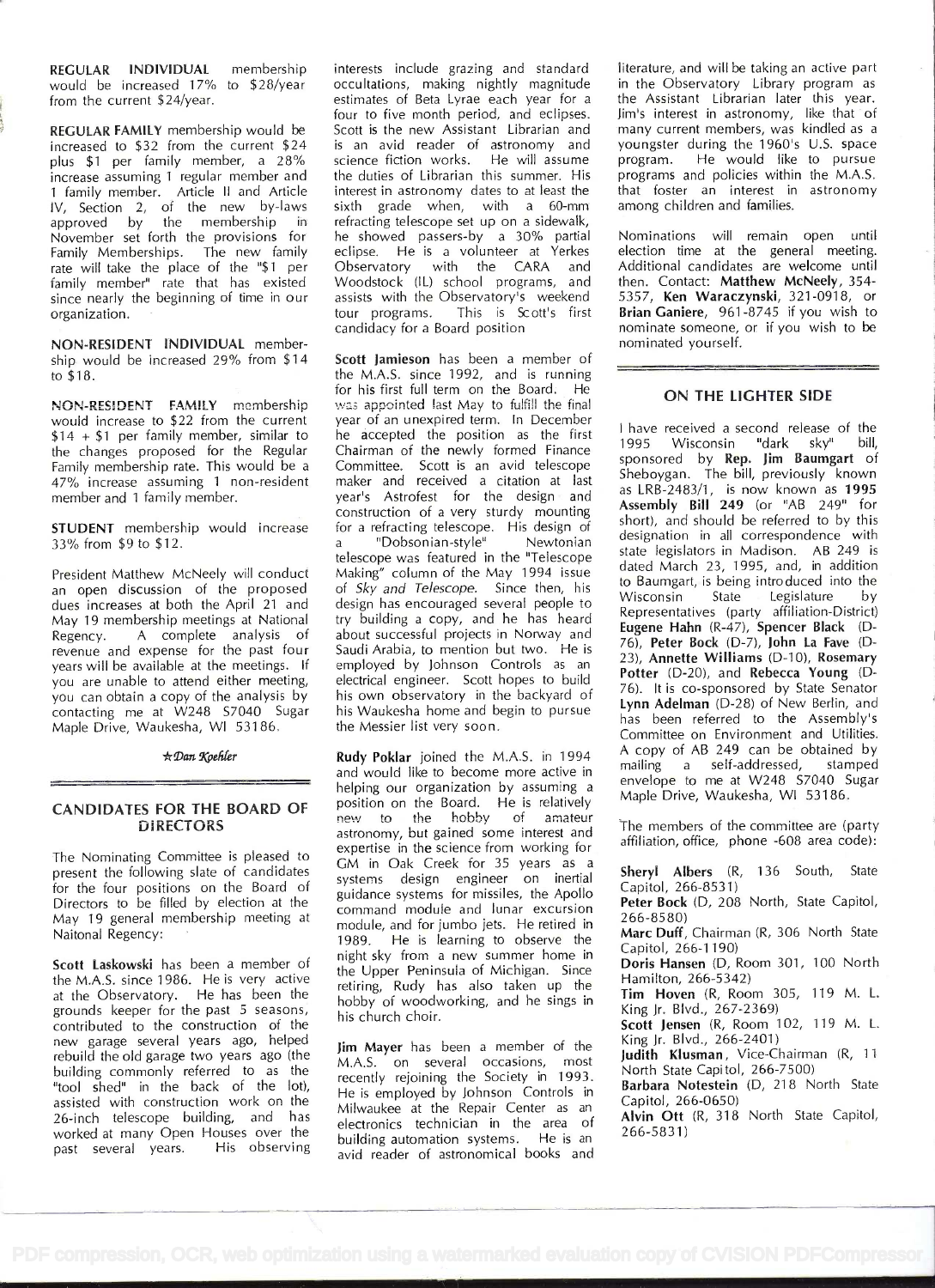# May 1995

## Milwaukee Astronomical Society Event Calendar\*

| Sun                                                                                         | Mon                                                                                                                | Tue              | Wed                                                                                 | Thu | Fri                                                                                              | Sat                                                                           |  |  |
|---------------------------------------------------------------------------------------------|--------------------------------------------------------------------------------------------------------------------|------------------|-------------------------------------------------------------------------------------|-----|--------------------------------------------------------------------------------------------------|-------------------------------------------------------------------------------|--|--|
|                                                                                             | $\mathbf{1}$                                                                                                       | $\boldsymbol{2}$ | 3<br>07:30 PM First<br>Wednesday at the<br>Observatory                              | 4   | 5<br>08:00 PM Open<br>House #2,<br>"Amateur<br>Astronomy <sup>®</sup>                            | 6<br>Keyholder: Dan<br>Koehler<br>$(662 - 2987)$<br>National<br>Astronomy Day |  |  |
| $\overline{7}$<br>04:44 PM First<br>Quarter Moon                                            | $\bf{8}$                                                                                                           | 9                | 10                                                                                  | 11  | 12<br>08:00 PM Open<br>House $#3$ ,<br>"Constellation<br>Tales"                                  | 13<br>Keyholder: Jim<br>Kube (453-8858)                                       |  |  |
| 14<br>03:48 PM Full<br>Moon                                                                 | 15                                                                                                                 | 16               | 17                                                                                  | 18  | 19<br>07:30 PM Board<br>Meeting at Nat'l<br>Rgncy.<br>08:00 PM Memb.<br>Mtng. at Nat'l<br>Rgncy. | 20<br>Keyholder: Scott<br>Laskowski<br>$(421 - 3517)$                         |  |  |
| 21<br>06:36 AM Third<br>Quarter Moon<br>09:00 PM Canis<br>Major Observing<br>at Óttawa Site | 22<br>03:00 AM Earth<br>passes thru<br>Saturn's ring plane                                                         | 23               | 24                                                                                  | 25  | 26                                                                                               | 27<br>Keyholder: John<br>Pfannerstill<br>$(475 - 6494)$                       |  |  |
| 28                                                                                          | 29<br>04:27 AM New<br>Moon<br>Memorial Day                                                                         | 30               | 31                                                                                  |     | $\sim$                                                                                           |                                                                               |  |  |
|                                                                                             | April 1995                                                                                                         |                  | June 1995                                                                           |     |                                                                                                  |                                                                               |  |  |
|                                                                                             | S M T W T                                                                                                          | F S<br>1         | S M T W T F S<br>$2 \quad 3$<br>$\mathbf{1}$                                        |     |                                                                                                  |                                                                               |  |  |
|                                                                                             | $6\phantom{.}6$<br>4 5<br>$2 \quad 3$<br>9 10 11 12 13 14 15<br>16 17 18 19 20 21 22<br>23 24 25 26 27 28 29<br>30 | 78               | 4 5 6 7 8 9 10<br>11 12 13 14 15 16 17<br>18 19 20 21 22 23 24<br>25 26 27 28 29 30 |     |                                                                                                  |                                                                               |  |  |

## \*Consult the Focal Point each month for event details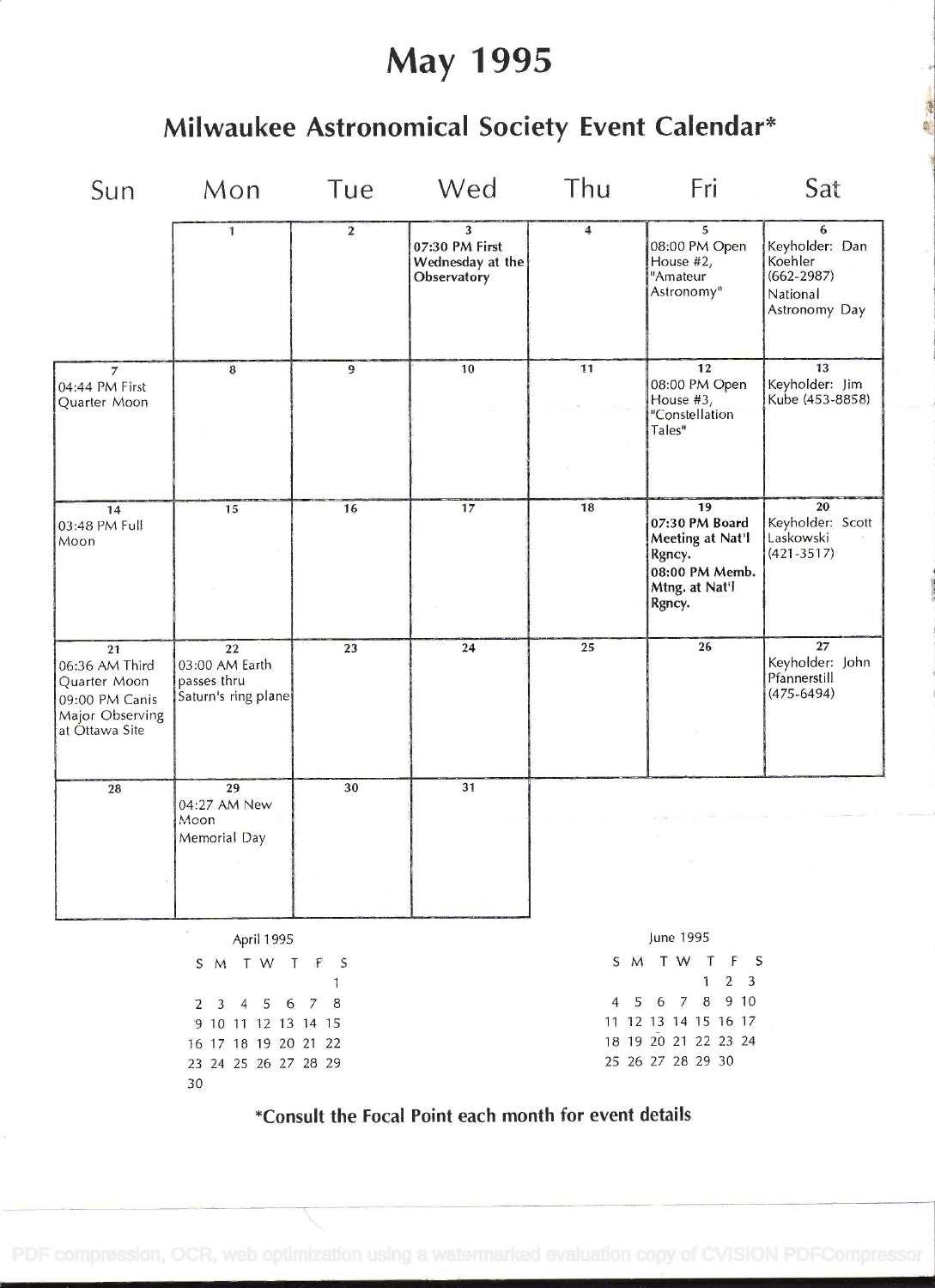# June 1995

## Milwaukee Astronomical Society Event Calendar\*

|                                                             | Sun Mon Tue Wed Thu                                                            |                                     |                                                                     |                                                                     | Fri                                                              | Sat                                                                                                           |  |  |  |
|-------------------------------------------------------------|--------------------------------------------------------------------------------|-------------------------------------|---------------------------------------------------------------------|---------------------------------------------------------------------|------------------------------------------------------------------|---------------------------------------------------------------------------------------------------------------|--|--|--|
|                                                             |                                                                                |                                     |                                                                     | $\mathbf{1}$<br>09:30 PM Canis<br>Major Observing<br>at Óttawa Site | $\overline{2}$                                                   | $\overline{\mathbf{3}}$<br>Keyholder: Terry<br>Ross (784-2093)                                                |  |  |  |
| $\overline{\mathbf{4}}$                                     | 5                                                                              | 6<br>05:25 AM First<br>Quarter Moon | $\overline{z}$<br>07:30 PM First<br>Wednesday at the<br>Observatory | 8                                                                   | $\overline{9}$                                                   | 10<br>Keyholder: Gerry<br>Samolyk<br>$(529 - 9051)$                                                           |  |  |  |
| 11                                                          | 12<br>07:30 PM Board<br>Meeting at the<br>Observatory<br>11:03 PM Full<br>Moon | 13                                  | $\overline{14}$                                                     | 15                                                                  | 16                                                               | $\overline{17}$<br>Keyholder: Tom<br>Schmidtkunz<br>$(352 - 1674)$                                            |  |  |  |
| 18                                                          | 19<br>05:00 PM Third<br>Quarter Moon                                           | 20                                  | 21<br>03:36 PM<br><b>Summer Solstice</b>                            | 22                                                                  | 23<br>23rd and 24th<br>49th NCRAL<br>Convention,<br>Moorhead, MN | 24<br>107th ASP Meeting,<br>College Park, MD<br>24th & 25th<br>Keyholder: Virgil<br>Tangney<br>$(327 - 7976)$ |  |  |  |
| 25                                                          | 26                                                                             | 27                                  | 28<br>07:50 PM New<br>Moon                                          | 29                                                                  | 30                                                               |                                                                                                               |  |  |  |
|                                                             | May 1995                                                                       |                                     | <b>July 1995</b>                                                    |                                                                     |                                                                  |                                                                                                               |  |  |  |
|                                                             | S M T W T<br>$\mathbf{1}$<br>$2 \quad 3$                                       | F<br>S<br>$5\quad 6$<br>4           |                                                                     | S M T W T F S                                                       |                                                                  |                                                                                                               |  |  |  |
|                                                             | 9 10 11 12 13<br>7 8                                                           |                                     | $3'$ 4 5<br>-6<br>7 8<br>2                                          |                                                                     |                                                                  |                                                                                                               |  |  |  |
| 14 15 16 17 18 19 20<br>21 22 23 24 25 26 27<br>28 29 30 31 |                                                                                |                                     | 9 10 11 12 13 14 15<br>16 17 18 19 20 21 22<br>23 24 25 26 27 28 29 |                                                                     |                                                                  |                                                                                                               |  |  |  |
|                                                             |                                                                                |                                     |                                                                     |                                                                     |                                                                  |                                                                                                               |  |  |  |

\*Consutt the Focal Point each month for event details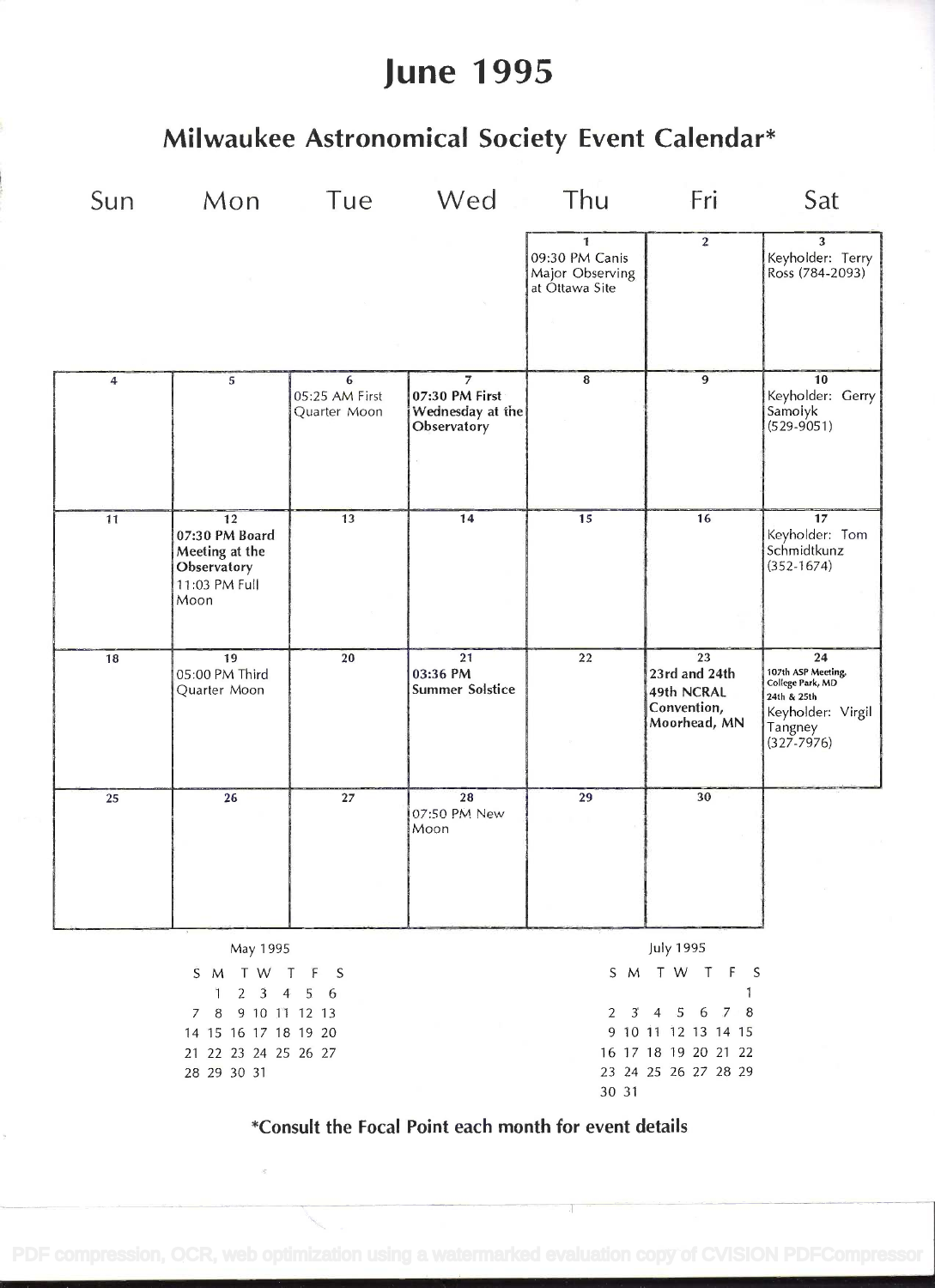Mike Powers (R, Room 307, M. L. King and Jr. Blvd., 266-1 1 92)

Judith Robson (D, 124 North State Capitol, 266-9967) Rebecca Young (D, 119 North State Capitol, 266-3784)

Addressing example for letters (P. 0. Box and ZIP are the same for all):

Rep. Sheryl Albers 136 South, State Capitol P. 0. Box 8953 Madison, WI 53708

0f the twelve committee members, Albers, Bock, Duff, Klusman, Ott, and Robson heard arguments for and against AB 344 (Baumgart's first dark sky bill defeated in February 1994) as members of the Environmental Resources, Energy, and Utilities Committee in the previous legislature. Therefore, Hansen, Hoven, Jensen, Notestein, Powers, and Young are probably unfamiliar with the nature of prior debate on this issue.

<sup>I</sup>urge everyone with an interest in astronomy to act now by writing a short letter (i. e. no more than two pages) to at east one of the members of the Environment and Utilities Committee. lt would be preferable to contact all twelve members. Alternatively, you can phone them and ask for their support of the bill, or leave a message with a staff member should the representative not be available when you call.

Remember to mail a copy of your letter to your Assembly representative. You can obtain his or her name, address, and phone number by calling the Legislative Hotline at 1-800-362-9472.

Your letter urging support of AB 249 could include (but not be limited to) the following points:

Wisconsin has lots of bad lighting that Amateur produces dangerous glare directed at<br>motorists and pedestrians. Urban motorists and pedestrians. sprawl has increased bad lighting at an alarmingly rapid pace. There are very University few ways currently available to contro! bad lighting.

Bad lighting is not necessary and can be eliminated over time by requiring the installation of well shielded fixtures at the time of relamping, replacement, or other<br>redesign in all existing lighting redesign installations around the state.

Well shielded lighting saves consumer and taxpayer dollars with fewer fixtures<br>needed for adequate illumination, needed for adequate thereby reducing the demand for installat electricity in commercial and public areas. energy electricity in commercial and public areas. Good lighting is aesthetically pleasing and very functional, Bad lighting is trashy

and obnoxious, and wastes environmental resources and money.

Lighting levels can be reduced with time of day (or rather, time of night) regulations. There is a big difference between the level of illumination required at a commercial site at 8:00 p.m. vs. 2:00 am. (think of an auto dealer's lot, a shopping center parking lot, or even the average city street).

There is no reason to illuminate outdoor advertising with "bottom up" lighting. 'Top down" lighting should be the standard for all billboards in Wisconsin. Also, there's little or no reason for outdoor signs to be illuminated after 12:00 midnight. There is also no reason for illuminated commercial signs to be erected on poles 50 or more feet in the air.

There is no correlation between the level of crime in a given area and the level of illumination, and no studies have ever proven otherwise. Criminals are active at all times of the day and night, regardless of the amount of lighting present. As has been said before, if lots of lights really reduced crime, then our cities should, by now, be crime free, or nearly so!

0f course, don't forget to mention the loss of our birthright as humans: the view of our nighttime sky. Our young people are growing up without an appreciation of the beauty and wonder of the night sky simply because bad outdoor lighting has proliferated without any type of regulation. lt is difficult, if not impossible, for members of the MAS. to teach the general public about observational astronomy in an urban area because the problem of light  $\overline{a}$ pollution is so bad. Often the best we can do is direct those people truly interested in viewing at least a facsimile of the true night sky to a planetarium!<br>Amateur astronomers have great have great difficulty enjoying their hobby, and professional astronomers in Wisconsin (at UW-Madison's Pine Bluff and the<br>University of Chicago's Yerkes Chicago's Yerkes observatories) are limited in the research work they can perform, because of light pollution.

These are some of the major points to cover in your letter. I'm sure there are other good points to make that you can think of. Use your own words and express your own thoughts on the **R** subject. AB 249 is a bill to require the Department of Industry, Labor, and Human Relations (DILHR) to set the standards for regulating the design and installation of outdoor lighting to improve<br>energy efficiency and reduce efficiency and inappropriate lighting. Legislators need to be convinced that this type of

regulation is necessary and will accomplish something worthwhile.

Stay tuned to this column for further developments concerning AB 249. A public hearing in Madison may take place in the very near future. I plan to attend, and testify, if on behalf of the amateur astronomical community. I of course would encourage as many other M.A.S. members and amateur astronomers from around the state to attend the hearing.

 $-\star$ Dan Koehler

### THE 2ND ANNUAL NEBRASKA STAR PARTY

The 1995 edition of the Nebraska Star Party (NSP) will be held at Merritt Reservoir, 27 miles south of Valentine (in dark-sky north-central Nebraska) Jul 25 -30. Merritt Reservoir is described in the information brochure as the "pearl of Nebraska's lakes, with its pure water and sugar sand beaches that offer great swimming and fishing". Attendees can sightsee, hike, canoe, golf, horseback ride, and boat (rentals available) in the Merritt Reservoir area.

Lodging consists of sixteen cabins that accommodate i - 4 people each at Merritt Resort, where a limited number of RV/camper hook-ups are available also. One hundred twenty-five motel rooms have been reserved for the event in Valentine. Most of these rooms will be released Jun 01. An unlimited number of tent campsites can be had at the state park or at the observing site. A<br>Nebraska state park permit Nebraska state park permit (\$15/vehicle/year or \$2.50/day) is required to camp. A 1/2-day long canoe and tubing trip (rentals available) down the scenic Niobrara River near Valentine is planned for Jul 27. You may also view Nebraska's meteorite crater near Mema, NB on your return trip home!

A paper session is planned for Friday afternoon, Jul 28. Invited speaker presentations are planned but have not yet been announced. Door prizes will be awarded following the buffet dinner<br>on Friday evening. Registration is on Friday evening. \$15/single or \$20/family. T-shirts will be available to those who pre-order.

The information brochure and registration form will be available at the April 21 Membership Meeting at National Regency, or send a self-addressed, stamped envelope to me at W248 S7040 Sugar Maple Drive, Waukesha, WI<br>53186 and I'll send one to you. The 53186 and I'll send one to you. NSP hotline number is 402-466-4170. They promise to return all phone calls.

 $-\star$  Dan Koehler